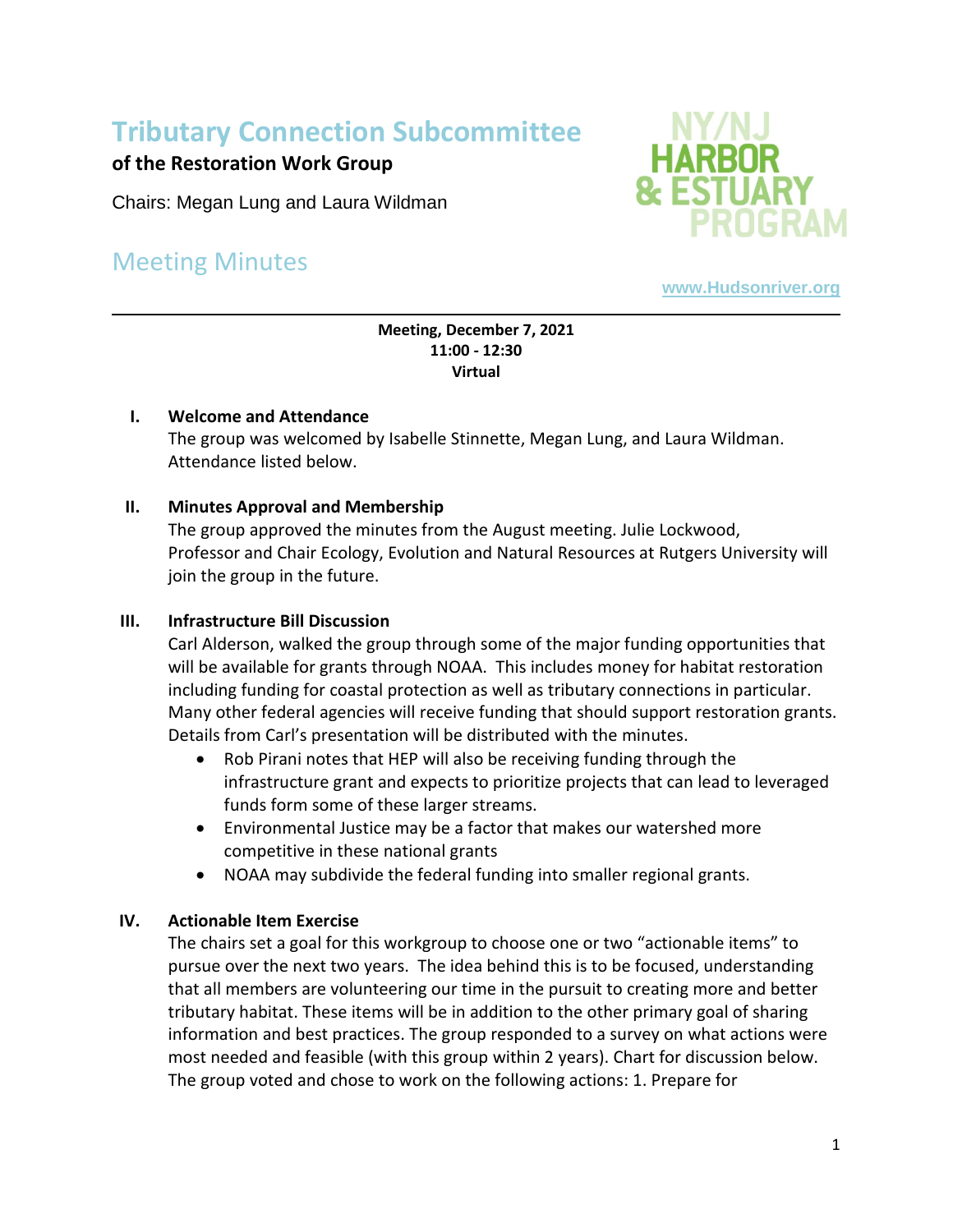infrastructure funding with shovel-ready projects, 2. Streamline barrier removal process and improve coordination between dam removal efforts and dam safety focus.



## **V. Group Updates**

#### TNC/NJ Dam Removal Partnership

- Working on 3 dam removals in the Delaware watershed
- Hosting a new workshop on Preparing a Budget for Dam Removals: NJdams.org

#### NYC Parks

Completed their alternatives analysis for the double dam on the Bronx River. Working with owner Wildlife Conservation Society and USACE to move ahead on these dam removals.